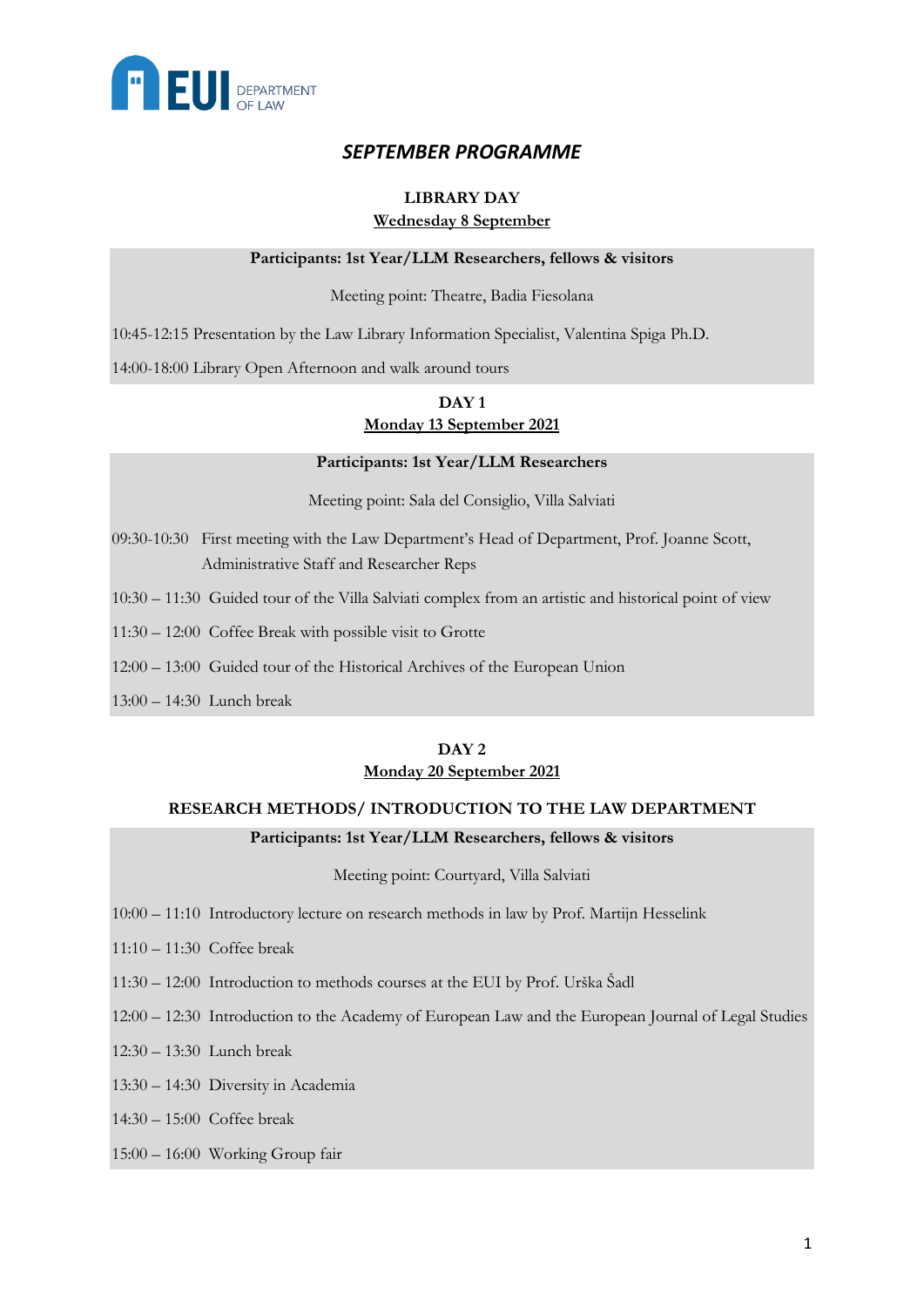

### **DAY 3**

#### **Tuesday 21 September 2021**

#### **INTRODUCTION TO THE LAW DEPARTMENT CONTD.**

#### **Participants: 1st Year/LLM Researchers, professors, fellows & visitors**

Sala del Consiglio and Courtyard, Villa Salviati

- 09:20 10:00 The First-Year PhD/LLM Programme by Prof. Neha Jain, followed by Q&A
- 10:00 10:20 General aspects of the PhD/LLM Programme by Prof. Mathias Siems, Director of Graduate Studies, followed by Q&A
- 10:20 11:00 Introductions by Professors of the Law Department and presentation of seminars offered in the academic year 2020/21
- 11:00 11:30 Coffee Break
- 11:30 12:15 Introductions by Max Weber Fellows (each with one piece of advice to new researchers)
- 12:15 13:00 Introductions by researchers, fellows and visitors
- 13:00 14:00 Lunch Break

#### **Participants: 1st Year/LLM Researchers**

Sala del Consiglio and Courtyard, Villa Salviati

- 14:00 15:30 Panel discussion: the supervisory relationship aspect of writing a PhD thesis with Professors Deirdre Curtin, Gabor Halmai, and Nicolas Petit
- 15:30 16:00 Coffee break

16:00 – 16:30 Welcome by the Law Researcher Reps: advice on 'What I'd like to have known a year ago'

#### **Tuesday 21 September 2021**

#### **OPENING OF THE ACADEMIC YEAR OF THE LAW DEPARTMENT**

#### **Participants: All members of the Law Department**

Sala del Consiglio and Courtyard, Villa Salviati

17:00 – 18:30 Welcome by Prof. Joanne Scott, the Head of the Law Department, and

 Inaugural Lecture by Prof. Siobhán Mullally, Established Professor of Human Rights Law, Interim Head of School of Law and Director of the Irish Centre for Human Rights at the National University of Ireland Galway, UN Special Rapporteur on Trafficking in Persons, especially women and children.

18:30 – 19:30 Cocktail for all the members of the Law Department